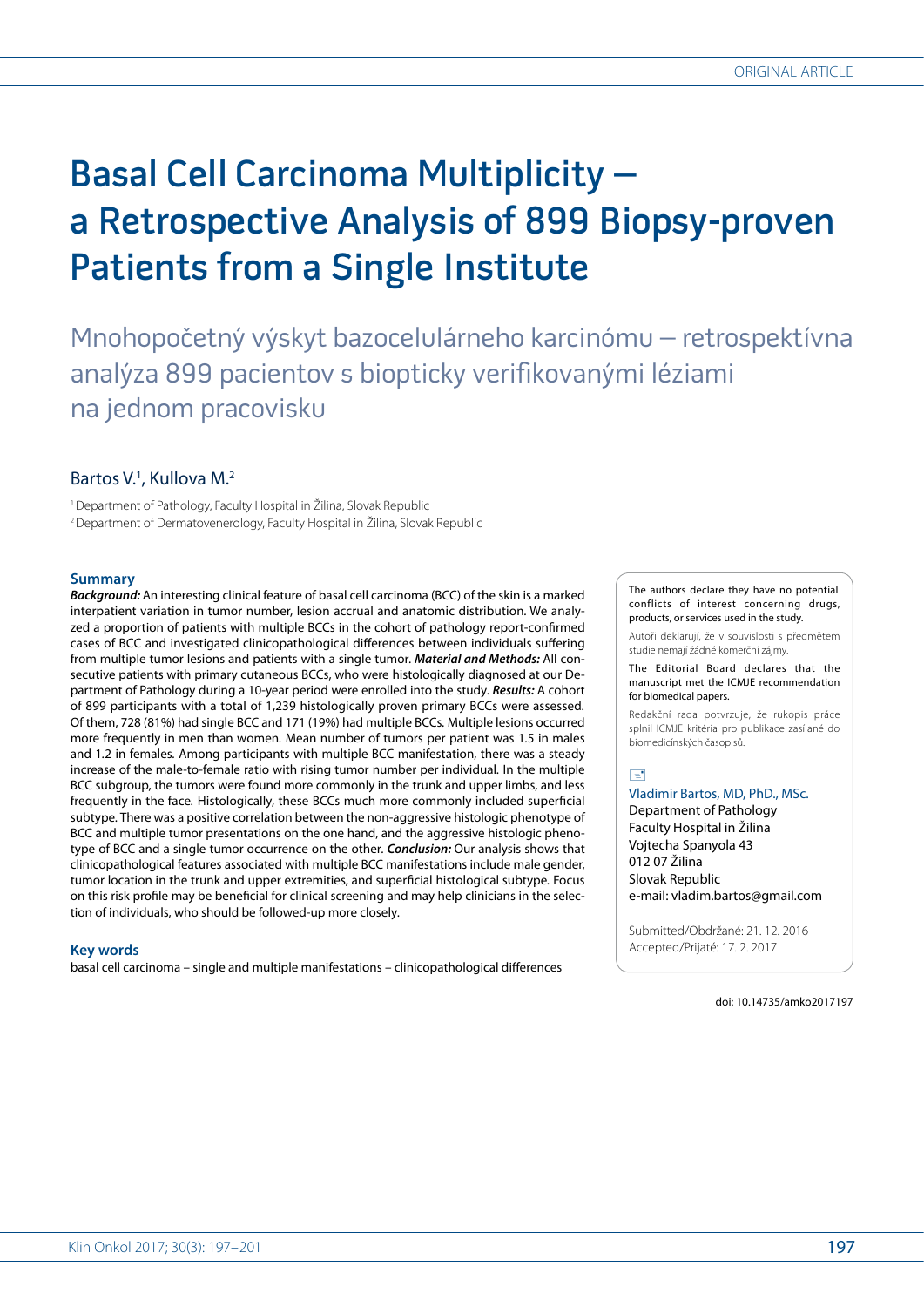#### **Súhrn**

*Východiská:* Zaujímavou klinickou črtou bazocelulárneho karcinómu (basal cell carcinoma – BCC) kože je výrazná variabilita v počte lézií, rýchlosti ich vzniku a anatomickej distribúcii medzi pacientmi*.* V našej štúdii sme sledovali zastúpenie pacientov s viacpočetnými BCC v súbore biopticky verifikovaných prípadov BCC a hodnotili sme klinicko-patologické rozdiely medzi osobami s viacpočetnými nádorovými léziami a osobami s potvrdeným len jedným nádorom*. Materiál a metodika:* Súčasťou štúdie boli všetci pacienti s primárnymi BCC kože, ktoré boli histologicky diagnostikované na našom pracovisku patológie počas 10-ročného obdobia*. Výsledky:* Súbor pozostával z 899 pacientov s celkom 1 239 histologicky verifikovaných primárnych BCC*.* Z nich 728 (81 %) osôb malo iba jeden a 171 (19 %) osôb dva a viac BCC*.* Viacpočetné lézie sa omnoho častejšie vyskytovali u mužov než u žien*.* Priemerný počet nádorov na jednotlivca bol u mužov 1,5 a u žien 1,2*.* V podskupine pacientov s viacpočetnými BCC bol zároveň potvrdený kontinuálny vzostup pomeru mužov a žien s narastajúcim počtom lézií na osobu*.* V tejto podskupine sa nádory častejšie vyskytovali na trupe a horných končatinách a zriedkavejšie na tvári a omnoho častejšie pozostávali zo superficiálneho histologického typu*.* Potvrdený bol súvis medzi BCC s neagresívnym histologickým fenotypom a viacpočetnou nádorovou manifestáciou a BCC s agresívnym histologickým fenotypom a singulárnym výskytom nádoru*. Záver:* Naša analýza poukázala, že klinicko-patologické črty asociované s viacpočetným výskytom BCC zahŕňajú mužské pohlavie, lokalizáciu lézií na trupe a horných končatinách a superficiálny histologický typ*.* Zameranie sa na tento rizikový profil môže byť prospešné pre klinický skríning a pomôcť v selekcii tých pacientov, ktorí by mali byť ďalej dôkladnejšie sledovaní*.*

#### **Kľúčové slová**

bazocelulárny karcinóm – jednoduchá a viacpočetná manifestácia – klinicko-patologické rozdiely

## **Introduction**

A striking clinical feature of cutaneous basal cell carcinoma (BCC) is a marked interpatient variation in tumor number, sites and accrual of new lesions [1,2]. While some patients have developed one BCC only, a proportion of patients is affected multiple times by new primary tumor. Further, although most patients demonstrate a single lesion at each presentation, others may suffer from many tumor clusters at different locations [1,2]. The rate and extent to which this occurs is quite unclear. In clinical practice, it would be useful to predict the probability for additional new BCC development in the patients who were affected by a first initial lesion. Information on the frequency and timing of these subsequent BCCs may be crucial for adequate follow-up care. A recent meta-analysis showed that approximately 29% of patients with a first BCC will develop at least one more lesion in their lifetime [3]. Another previous study estimated that 5-year risk for further BCC development in relation to number of prior BCC is rising as follows: 27% in 1 BCC, 49% in 2 BCCs, 68% in 3 BCCs, 73% in 4–5 BCCs, 78% in 6–9 BCCs, and 90% in  $\geq$  10 BCCs [4]. However, these data cannot be universally accepted and are insufficient for reliable individual prediction in dermatological practice. The main risk factors for sporadic BCC include excessive exposure to sunlight,

age, male gender, phenotypic characteristics and genetic predisposition. In contrast, the risk factor profile of those individuals who develop many subsequent BCCs during their life is less documented [5,6]. Moreover, a recent study gives evidence that the risk factor profile for a second BCC differs from the first BCC [6].

In the current study, we analyzed a proportion of patients with multiple cutaneous BCCs in the cohort of pathology report-confirmed cases of BCC at our institution. Also, we investigated clinicopathological differences between individuals suffering from multiple BCC lesions and patients with only a single tumor.

#### **Material and methods**

We retrospectively reviewed all consecutive patients with BCCs of the skin whowere histologically diagnosed at the Department of Pathology at the Faculty Hospital in Žilina from January 2007 through December 2016. All participants were registered in the Pathology Archive Computer Program (PACP), from which required histopathological data were extracted. Baseline clinical data needed for the study were obtained from the medical records. To our knowledge, one man suffered from genetically verified Gorlin-Goltz syndrome, that is well-known for its susceptibility to multiple BCCs development [7,8]. Relapsing tumors, as well as subsequent

re-excisions after inadequate tumor removal, were excluded from the study because they did not represent a primary lesions. A presence of  $\geq 2$  primary tumors in a single patient already included in the file was considered BCC multiplicity (multiple BCC subgroup). When a patient had only one primary BCC registered in the PACP, the case was assigned to single BCC subgroup. Biopsy samples were obtained from a variety of clinical departments (mostly surgery, dermatology, otorhinolaryngology and ophthalmology) at our hospital. Biopsy material was fixed in buffered formalin, embedded in paraffin blocks and stained with hematoxylin and eosin. If necessary, immunohistochemical staining methods were also applied. The histopathological classification of BCC subtypes was done using the latest World Health Organization classification system of skin cancers [9]. Further, all the cases were simply categorized into non- -aggressive and aggressive histologic phenotypes, according to our previous paper [10]. Briefly, while the infiltrative (morpheaform), micronodular and metatypical BCC subtypes were classified as aggressive-growth phenotypes, all others were considered to be indolent. Data were collected in a databank, using the SPSS Statistics software. For the statistical analysis, chi-square test was employed and  $p < 0.05$  was considered significant.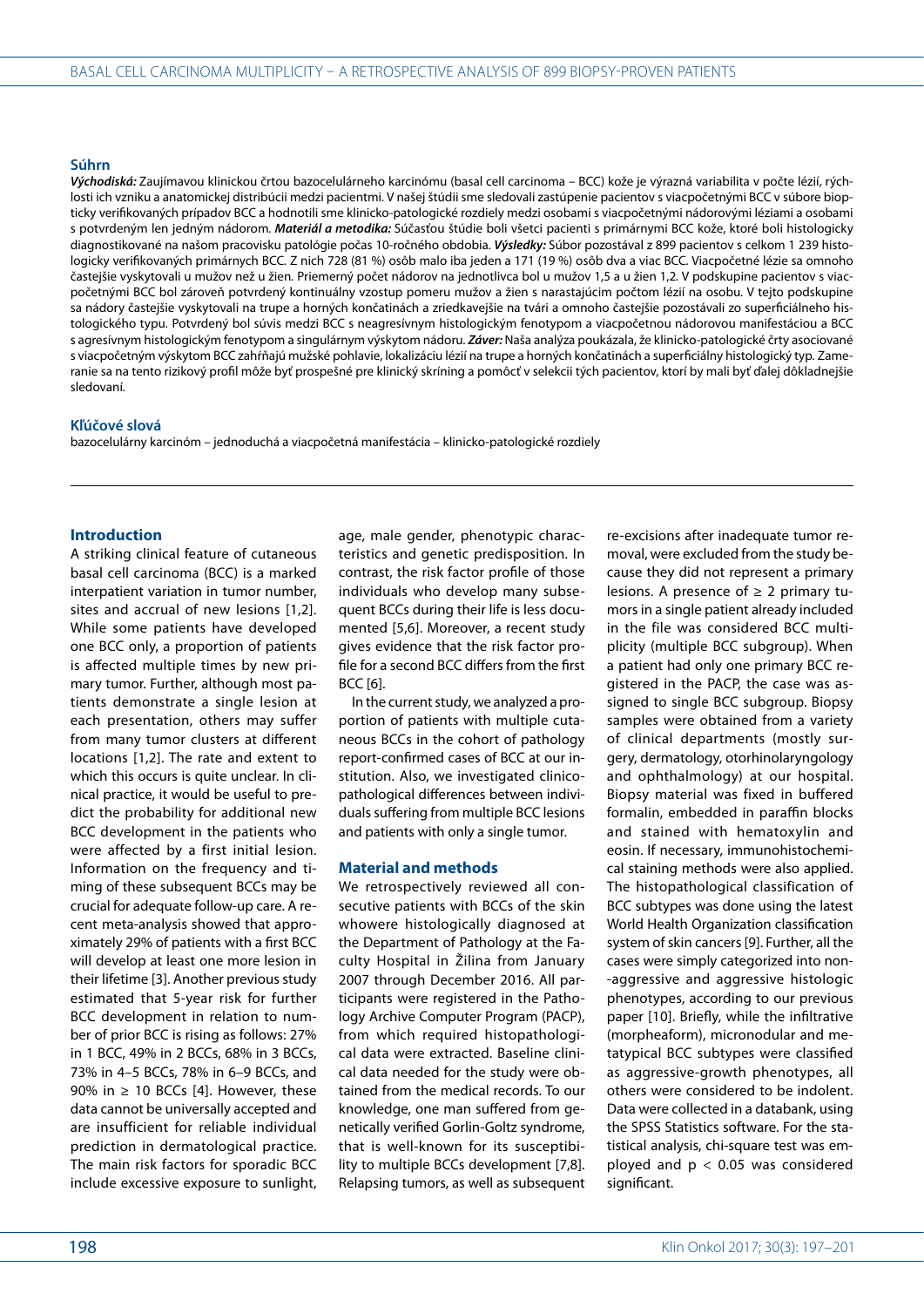## **Results**

## **Study population and histopathological data**

A cohort of 899 patients with a total of 1,239 histologically proven primary BCCs were assessed. Among them, 467 (51.9%) were females and 432 (48.1%) were males resulting in male/female ratio of 1 : 1.08. The average age of participants was 70.4 years without an apparent difference between males (69.8 years) and females (70.4 years). Age ranged from 27 to 97 years and most cases (969; 78.2%) involved patients older than 60 years. The number of pathology report-confirmed lesions per patient ranged from 1 to 17, with a mean of 1.3 and a median of 1. Topographic distribution of BCCs was as follows: head and neck (852 cases; 68.8%), trunk (268 cases; 21.6%), upper extremities (86 cases; 6.9%) and lower extremities (33 cases; 2.7%). The three most frequent histologic subtypes present were nodular (500 cases; 40.3%), mixed nodular-infiltrative (244 cases; 19.7%) and superficial (164 cases; 13.2%). Infiltrative BCC comprised 99 cases (8.0%).

## **Single vs. multiple BCC presentation**

Of all the 899 patients who entered the study, 728 (81.0%) had single BCC and 171 (19.0%) had multiple BCCs. In the second subgroup, 84 people (49.1%) were diagnosed with at least two or more BCCs on the same date. A man suffering from Gorlin-Goltz syndrome was found to have a total of 11 primary lesions. He was 35 years old at the time of the last BCC diagnosis. We have confirmed apparent differences in several clinicopathological parameters between the single and multiple BCC subgroups, summarized in Tab. 1. Multiple BCCs occurred more frequently in men than women ( $p = 0.01$ ) attaining a statistical significance. Mean number of tumors per patient was 1.5 in males and 1.2 in females. Among participants with multiple BCC manifestation, we found a steady increase of the male-to-female ratio with rising tumor number per individual (Tab. 2). While this ratio was nearly equal in the set of patients having two lesions, it reached value of 7 : 1 in the set of members manifesting ≥ 7 primary tu-

Klin Onkol 2017; 30(3): 197–201 **199** 

**Tab. 1. General clinicopathological characteristics of patients with single and multiple BCCs in our study file.** 

| <b>Parameter</b>                                                                                                                                   | <b>Single</b><br><b>BCC subgroup</b>                                                | <b>Multiple</b><br><b>BCC subgroup</b>                                              |
|----------------------------------------------------------------------------------------------------------------------------------------------------|-------------------------------------------------------------------------------------|-------------------------------------------------------------------------------------|
| number of patients<br>$\cdot$ male (M)<br>• female (F)                                                                                             | $334*$<br>$394*$                                                                    | 98*<br>$73*$                                                                        |
| M/F ratio                                                                                                                                          | 1:1.17                                                                              | 1.34:1                                                                              |
| number of tumors                                                                                                                                   | 728                                                                                 | 511                                                                                 |
| tumor location<br>• head (facial part)<br>• head (extrafacial part)<br>$\cdot$ neck<br>$\cdot$ trunk<br>• upper extremities<br>· lower extremities | 348 (47.8%)*<br>159 (21.9%)<br>25 (3.4%)<br>136 (18.7%)*<br>38 (5.2%)*<br>22 (3.0%) | 169 (33.1%)*<br>131 (25.6%)<br>20 (3.9%)<br>132 (25.8%)*<br>48 (9.4%)*<br>11 (2.2%) |
| main histological BCC subtype<br>• superficial<br>$\cdot$ nodular<br>• infiltrative                                                                | 66 (9.0%)*<br>309 (42.4%)<br>59 (8.1%)                                              | 98 (19.2%)*<br>191 (37.4%)<br>40 (7.8%)                                             |
| histological BCC phenotype<br>• non-aggressive<br>· aggressive                                                                                     | 471 (64.7%)*<br>257 (35.3%)*                                                        | 364 (71.2%)*<br>147 (28.8%)*                                                        |
| BCC - basal cell carcinoma<br>*indicate statistical significance                                                                                   |                                                                                     |                                                                                     |

**Tab. 2. Proportion of all 171 patients with multiple BCCs regarding gender and number of tumors per individual.**

|              | <b>Number</b><br>of patients | Male (M) | Female (F) | <b>M/F</b> ratio |
|--------------|------------------------------|----------|------------|------------------|
| 2 BCC        | 105 (61.4%)                  | 55       | 50         | 1.1/1            |
| $3-4$ BCC    | 50 (29.2%)                   | 30       | 20         | 1.5/1            |
| $5-6$ BCC    | 8(4.7%)                      | 6        | 2          | 3/1              |
| $\geq$ 7 BCC | 8(4.7%)                      | 7        |            | 7/1              |
|              | BCC - basal cell carcinoma   |          |            |                  |

mors. There was a strong correlation regarding tumor topographic distribution. Compared to single BCC patient cohort, in the multiple BCC subgroup, the tumors were found more commonly in the trunk ( $p < 0.0001$ ) and upper limbs  $(p = 0.02)$  and vice versa, much less frequently in the face ( $p < 0.0001$ ). Among 171 patients having  $\geq$  2 BCCs, 29 subjects (17.0%) had truncal lesions only and 100 (58.4%) subjects had all lesions present explicitly in the extratruncal sites. Within these two subsets, male gender was more prone to have solely truncal tumors (Tab. 3). Histologically, in multiple BCC subgroup, tumors included the superficial subtype much more commonly ( $p < 0.0001$ ). Although no statistical significance was found among all other histologic subtypes, there was a positive correlation ( $p < 0.02$ ) between the non-aggressive histologic pheno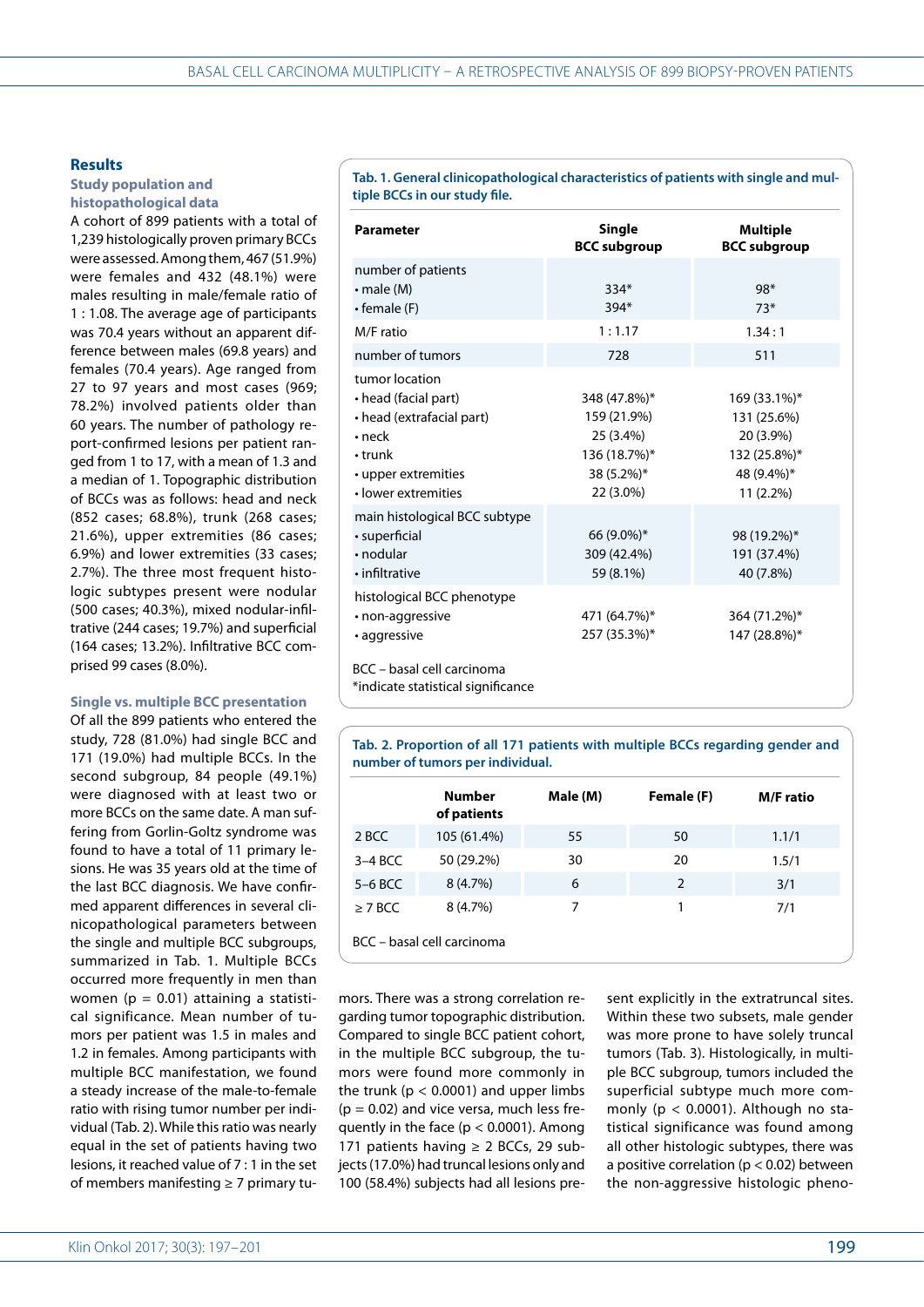**Tab. 3. Gender distribution of patients having multiple BCCs divided into "truncal lesions only" and "extratruncal lesions only" cathegories.**

Remaining cases comprising a simultaneous occurrence of both, truncal and extratruncal lesions in a single individual are not included in table.

|                            | Male (M) | Female (F) | <b>M/F</b> ratio |
|----------------------------|----------|------------|------------------|
| truncal lesions only       | 18       | 11         | 1.63/1           |
| extratruncal lesions only  | 49       | 51         | 1/1.04           |
| BCC - basal cell carcinoma |          |            |                  |

type of BCC and multiple tumor presentation on the one hand, and the aggressive histologic phenotype of BCC and a single tumor occurrence on the other.

#### **Discussion**

Currently, BCC of the skin is the most common malignancy in humans. In fact, it represents a heterogeneous group of tumors with variable clinical behavior and histomorphology [11]. Many patients are prone to developing multiple primary lesions at different body sites. As a result, the incidence of persons affected by BCC probably underestimates the true incidence of this neoplasia due to the common occurrence of multiple primary lesions within individuals [12]. In the literature, the percentage of patients with more than one primary BCC varied from 12% to 46% [2,5,6,12–16] and mean number of tumors per individual ranged from 1.5 to 1.9 [15,17]. This variability is due to several factors, such as the total number of participants, follow-up periods and active surveillance. In our retrospective analysis, 19% of all 899 patients with biopsy report-confirmed cutaneous BCC registered in our pathology database had  $\ge$  primary lesions, and the mean number of tumors per individual was 1.3. These values seems to be slightly lower compared with the studies mentioned above. However, we only aimed to determine a proportion of the individuals with multiple BCCs in defined cohorts of patients without their precise follow-up. We realize that it is a crucial limitation of the study, since we could assess only data that were available within our pathology database. Further, we may have missed BCC diagnoses that

were not made based on histopathology, leading to misclassification bias, although we suppose that such cases comprised a very small percentage.

The risk factor profile of the individuals who develop repeated new BCCs during their life is relatively poorly elucidated. The results of several previous studies suggested that the key predisposing factors for multiple BCC development include younger age and superficial BCC subtype at the time of the first diagnosis [5,6,18], red hair phenotype [5], initial or frequent tumor location in the trunk [1,4,5,6,18] or the upper extremities [5] and clinical manifestation with tumor clusters [2]. Further, some studies [12,16,17] have shown that men have higher risk of developing multiple BCCs than women. On contrary, Mantese et al. did not find statistically significant difference between genders regarding the number of lesions [15].

It seems very unlikely that the differences between single vs multiple BCC development result from different UVR exposure patterns solely. Some authorities [1,2] believe that this reflects the heterogeneity of the BCC case group, faster tumor accrual and initial cluster presentation may suggest reduced effectiveness in immune surveillance. However, the genetic factors and individual characteristics associated with susceptibility to this cancer are still unclear. Even the question on clonality of neoplastic cells in persons suffering from multiple BCC has not been clarified until now. The results of some authors [19] suggested that their origin is polyclonal and may not arise from the same progenitor cell. However, another molecular study [20] contradicts such hypothesis.

Several clinicopathological differences exist depending on whether the patients have single or multiple BCCs during their lifetime. We have found that patients with multiple BCC lesions showed a higher prevalence of male gender. In addition, while there was nearly an equal proportion of men and women in the subset of members with two BCCs, the male-to-female ratio continuously increased with the number of additional lesions. These findings suggest that men are more prone to develop a larger number of BCCs than women, corroborating observations from some previous studies [12,16,17]. Further, we confirmed that in the subgroup of patients with multiple BCCs, the tumors developed more frequently in the back and upper limbs and vice versa, much less frequently in the face. Histologically, these BCCs more commonly consisted of the superficial subtype and less commonly of the nodular and the infiltrative ones. These data are consistent with the results published by Kiiski et al. [5]. Of note, Kiiski et al. [5] observed no associations between both, single vs multiple BCC subgroups and cumulative UVR exposure during one's lifetime. Another recent study [6] demonstrated that no significant influence was found for phenotype status and UVR-related characteristic on the development of a second BCC after a prior one. We are not able to comment on those findings, since we do not have sufficient information on phenotype and lifetime behavior of the patients and our work has not been focused on this topic.

In conclusion, BCC multiplicity is a frequent finding in a routine dermatological practice. Our analysis shows that clinicopathological features associated with multiple BCC manifestations include male gender, tumor location in the trunk and upper extremities and superficial histologic subtype. Since identifying which patients will most probably manifest multiple lesions throughout life allows earlier removal of new lesions with reduced morbidity, focusing on this risk profile may be beneficial for clinical screening and may help clinicians in the selection of individuals, who should be followed-up more closely.